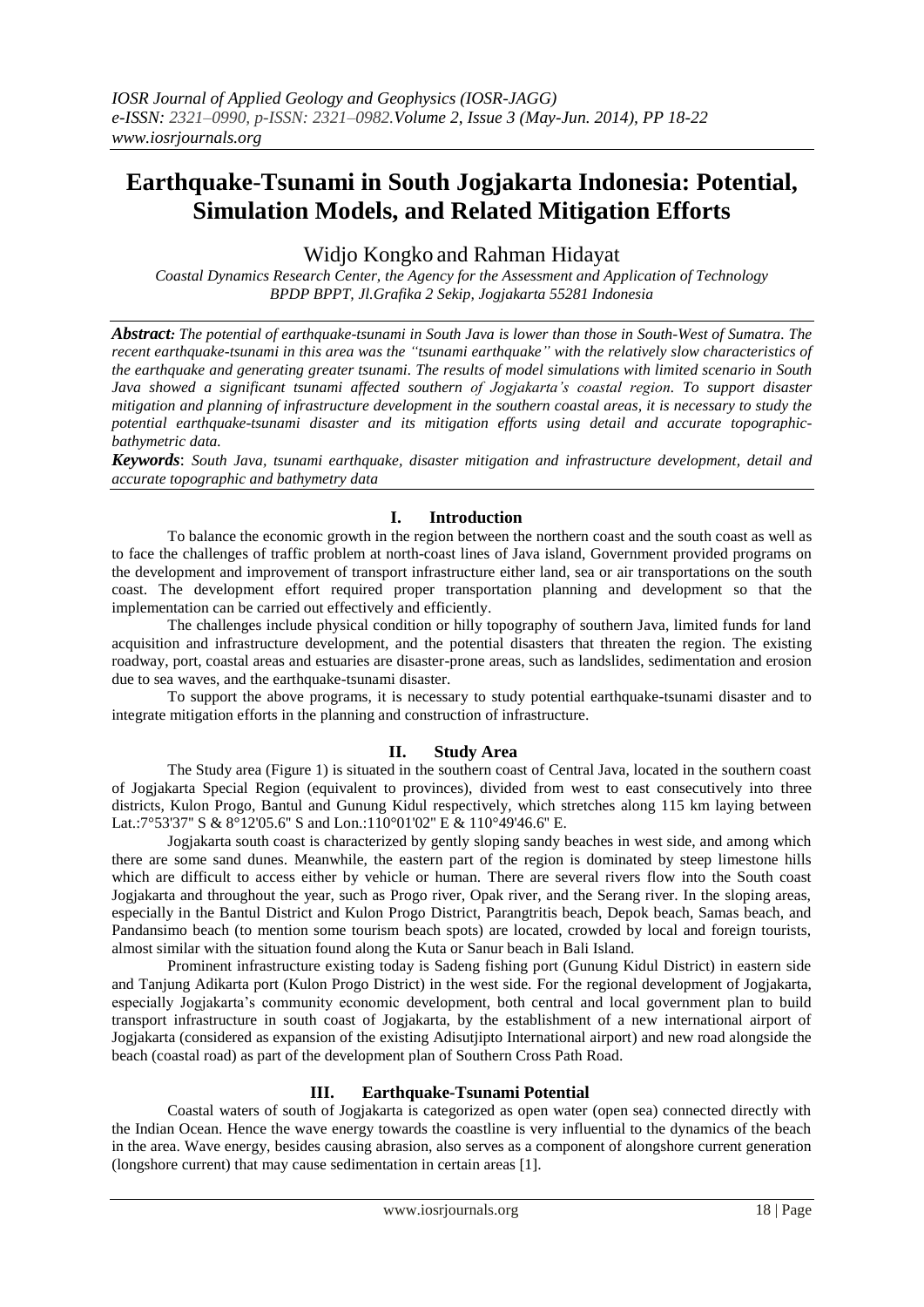South Java subduction zones have lower seismic activity compared to those in Sumatra [16]. Based on the historical data, intense earthquake happened in South Java subduction area in period of 1977-2007 (Figure 1) with M  $>$  5 and 400 events were categorized as shallow ( $<$  40 km). In this period, two earthquakes occurred in Banyuwangi (East Java) in 1994 and in Pangandaran (West Java) in 2006 had significant magnitude and caused a tsunami with an average height of 5-8 m and killed more than 800 people [2] [3][4][5]. Meanwhile, based on USGS data, in the period of 1978-2008, there have been large earthquakes ( $M > 6.5$ ) by 20 times where 2 of them caused tsunami [6]. Thus, south Java area, on average, has 1 to 10 times of medium-large earthquake potential every year with its potential to cause a tsunami.



**Figure 1 Historical earthquake and the "seismic gap"**

Figure 1 shows clear visible void seismic activity ("seismic gap" - a yellow box) between 109º and 112º East Longitude. This phenomenon remains questioned. In addition, historical data and recent studies of earthquake and tsunami occurred in Pangandaran in 2006 show "tsunami earthquake" [7][8]. Earthquaketsunami is slow process, occurring in the shallow area near the trough of the ocean and has potential to cause bigger tsunami (2-3 times) compared to other general earthquake and tsunami [9][10]. Since that, people perceive "tsunami earthquake" shocks are relatively small make it ignored by the people in the coastal areas resulting in many casualties as happened in the earthquake-tsunami in Pangandaran (2006) and Mentawai (2010) in west coast of Sumatera Island [3][11].

# **IV. Simulation Model of South Java Tsunami**

Up to now, science and technology has not been able to predict when, where, and how big the magnitude of the earthquake is going to happen. Therefore, to assess the possibility of earthquake-tsunami and its impacts in the future numerical simulation is used with several approaches and scenarios. Through this simulation the potential inundation area and the propagation time at study area can then be estimated.

# **4.1 Earthquake-tsunami Scenarios**

Simulation of the earthquake-tsunami in South Java uses a single source generation scenario. The worst possible condition of "tsunami earthquake" is predicted based on the historical data of epicenter and earthquake parameters such as depth and focal mechanism. The earthquake is assumed to occur in a "megathrust" in the south of Java with a magnitude  $\sim$  M 8.2. Dimension of fault based on empirical calculations [12][18] with the details of earthquake parameters is shown in Table 1.

| Table I Earlygane parameters and fault uniclision |            |     |            |                         |     |      |      |       |  |
|---------------------------------------------------|------------|-----|------------|-------------------------|-----|------|------|-------|--|
| epicenter                                         |            |     | <b>XX7</b> | <b>Angle Parameters</b> |     |      | Du   | Depth |  |
|                                                   |            | km) | (km)       | Strike                  | Dip | Slip | (m)  | (km)  |  |
| 10.0277                                           | $-9.74115$ | 300 | 50ء        | 280                     |     | 90   | 4.46 |       |  |

|  | Table 1 Earthquake parameters and fault dimension |
|--|---------------------------------------------------|
|  |                                                   |

Notes: x refers to Latitude; y refers to Longitude; L=Length; W=Width; Angle parameter is degree; Du=vertical displacement

#### **4.2 Topographic-bathymetric Data**

[General Bathymetric Chart of the Oceans](http://www.gebco.net/) (GEBCO) 2008 for deep water (more than -1000 m) and detail Navy Chart for shallow water were used for bathymetric data with respective resolution 30" and 3" arcsecond. Meanwhile, [Shuttle Radar Topography Mission](http://en.wikipedia.org/wiki/Shuttle_Radar_Topography_Mission) (SRTM) data with a resolution of 1" arc-seconds as corrected with the ground survey was used for topographic data. Most of these data are available on the internet and in the repository of related research projects. Besides the above-mentioned data, it is still difficult to obtain data with better resolution, such as ITERMAP / LiDAR at the location of the study area.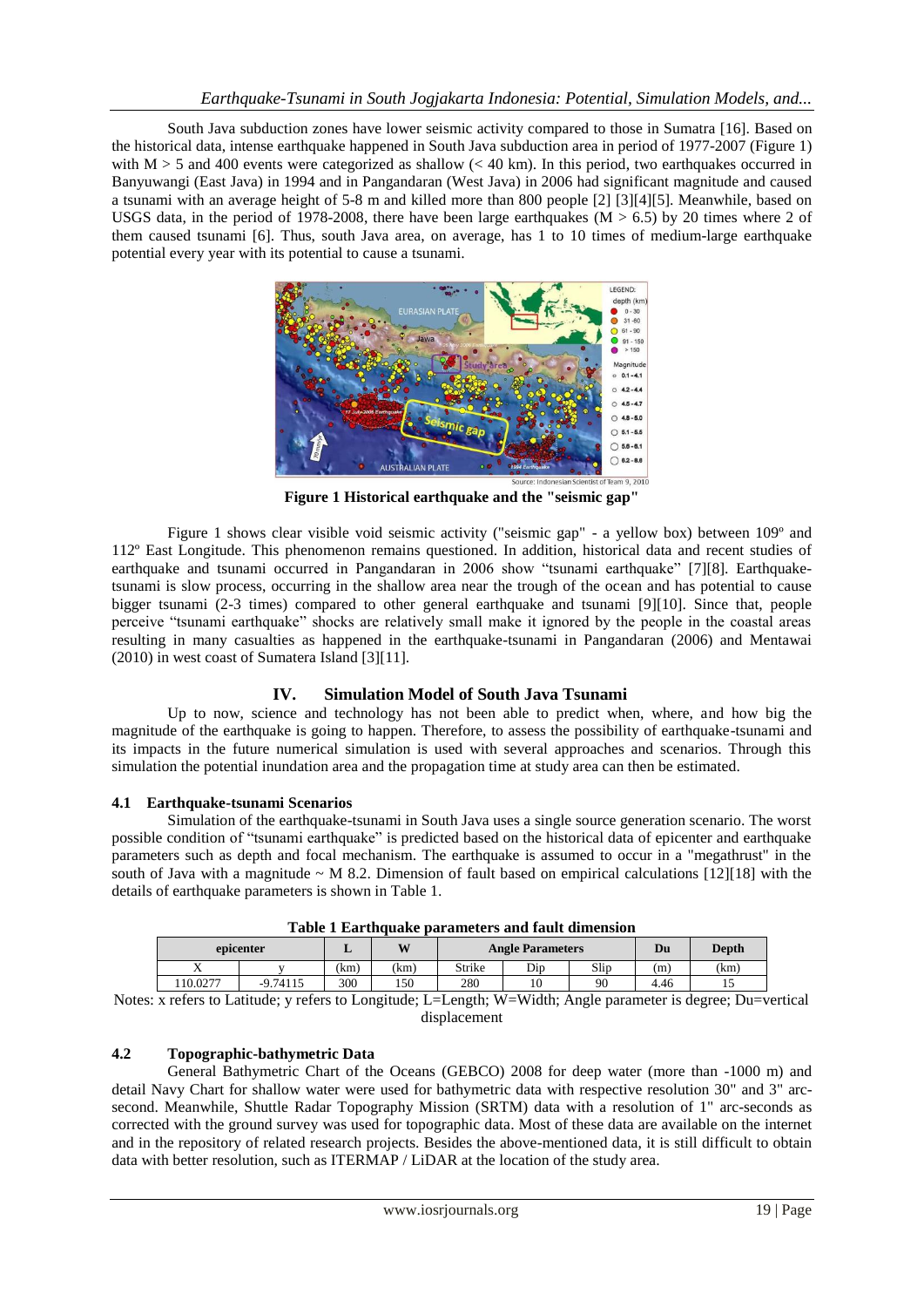#### **4.3 Numerical Model Setup**

Numerical model used in this study was TUNAMI which is 2-dimensional models based on non-linear shallow wave equations with finite difference method solution. This model has been well calibrated and used as the standard by IOC-UNESCO and has been being used to study the tsunami in over 22 countries [13][14]. In this study a 5 stages nested grid models used with spatial dimensions (m) and time (s): 1851 (2), 617 (1), 206  $(0.6)$ , 69  $(0.4)$ , and 23  $(0.2)$  respectively with simulation time of 5.400 seconds (1.5 hours). Manning roughness,  $n = 0.025$  used for shallow areas and land use representing the land cover of an open natural sand beach, as well as near shore areas [19].



**Figure 2. Source of "tsunami earthquake" from ~ M 8.2 earthquake according to the scenario in Table 1**



**Figure 3. Maximum height of the tsunami from ~ M 8.2 earthquake, with a 1.5-hour simulation**

# **4.4 Simulation Results**

The simulation results consist of: tsunami height at source, the maximum tsunami height, and the tsunami inundation in the study area, and propagation time. The tsunami height at source based on a scenario as stated in Table 1 is in the range from -0.9 m up to 1.8 m as shown in Figure 2. For simulation time of 5,400 seconds (1.5 hours), the maximum tsunami height is  $\sim$  9.9 m as shown in Figure 3. In addition, inundated area of the south coast of Jogjakarta, particularly Bantul and Kulon Progo District, approximately 20  $\text{km}^2$  (2,000 Ha). Meanwhile, the maximum penetration reach up to 2 km upward and flow-depth  $\sim$  6 m. Worst affected area is the area around the mouth of the Progo and Opak river eastward up to the Parangtritis beach, with an inundated area of approximately  $13 \text{ km}^2$  (1,300 Ha).

For the purpose of observation and control of wave arrival time at the coastline, 7 virtual points, i.e. Trisik beach, Pandansimo1 beach, Pandansimo2 beach, Samas beach, Depok beach, Parangtritis beach, and Parangendok beach were simulated. These points used were the ones close to the coast with water depth varying from -2 to -7 m. The first tsunami wave arrived 33 to 40 minutes after the earthquake with a wave height  $\sim$  2 m, depend on the location. Arrival time of tsunami propagation and tsunami inundation affected area of Bantul District, based on the scenario in Table 1 is shown in Figure 4.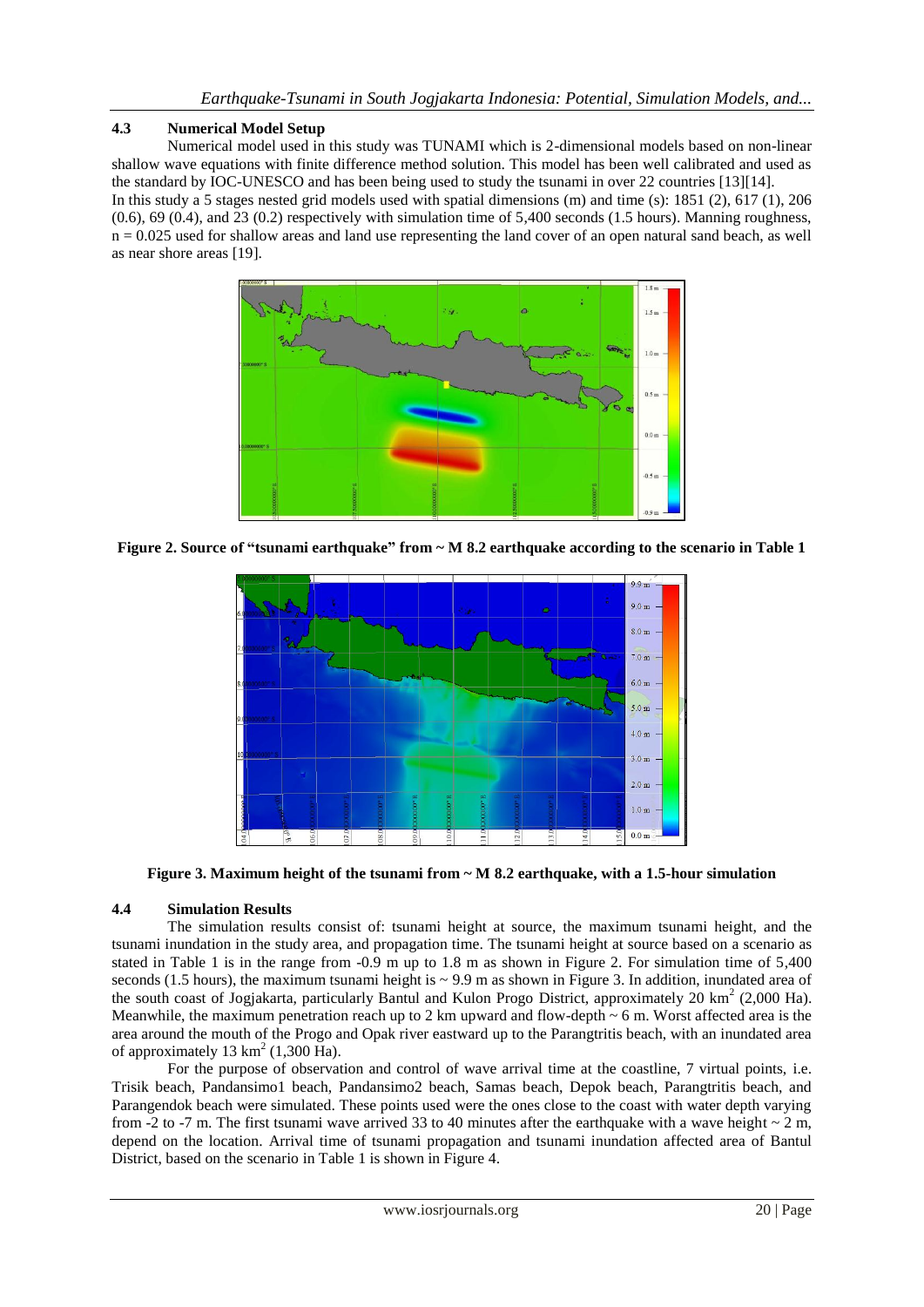

**Figure 4. Inundation depth & its arrival time affected from ~ M 8.2 earthquake in the district of Bantul**

#### **V. Adaptation and Mitigation Efforts**

In general, mitigation is defined as the effort or action to reduce the impact of a hazard before it occurs [17]. For tsunami disaster mitigation, it is broadly divided into two categories namely natural and artificial measures. Natural measures include coastal vegetation plantation, preservation and protection of beaches and coral reefs, while the artificial measures include construction of breakwaters, seawall and concept adoption of adaptation by the development of elevated coastal infrastructure. The elevated infrastructures means the arrival tsunami wave will not reach the infrastructure or at least the infrastructure will be strong enough and safe when facing tsunami.

Based on the experiences from several post-tsunami observation and lesson learnt from the most recent tsunami events, namely the Mentawai tsunami (2010) and Japan tsunami (2011), it is convinced there is no "single solution" to effectively reduce the impact of the tsunami. Comprehensive approach involving various aspects should be considered. Public awareness and knowledge about the potential disaster, the uniqueness of local physical morphology in each region, as well as local values evolved from generation to generation are significant factors for the success of tsunami disaster mitigation program supported by policy makers at the local level.

#### **VI. Conclusion**

Although potential of tsunami in southern Java Island is lower than South-West Sumatra Island, but historical data shows the earthquake-tsunami events in the southern part of Java Island is considered high. If an earthquake's epicenter is located near the Java trough with a shallow depth, potentially "tsunami earthquake" will happen, with relatively slow shaking but higher tsunamis in coastal areas. Simulation models done for several points in the southern coast of Jogjakarta area showed that an earthquake with magnitude  $\sim$  M 8.2 caused a tsunami height  $\sim 6$  m and its penetration up to  $\sim 2$  km inland with inundated area of approximately 20 km<sup>2</sup>. Tsunami arrival time was ranging from 33 to 40 minutes after the earthquake. By considering that the data used in this study was only in a medium to coarse resolution, it is necessary to study the potential earthquaketsunami disaster and its mitigation efforts using detail and accurate topographic-bathymetric data and by considering several scenarios / multi-scenario for the design of infrastructure planning in coastal areas and predictions for evacuation planning purposes.

#### **Acknowledgment**

The author would like to thank the German-Indonesian Tsunami Early Warning System Project (GITEWS), the Australia-Indonesia for Disaster Reduction (AIFDR), and Indonesian Geospatial Information Agency (BIG) for the support of data used in the study area of south Java.